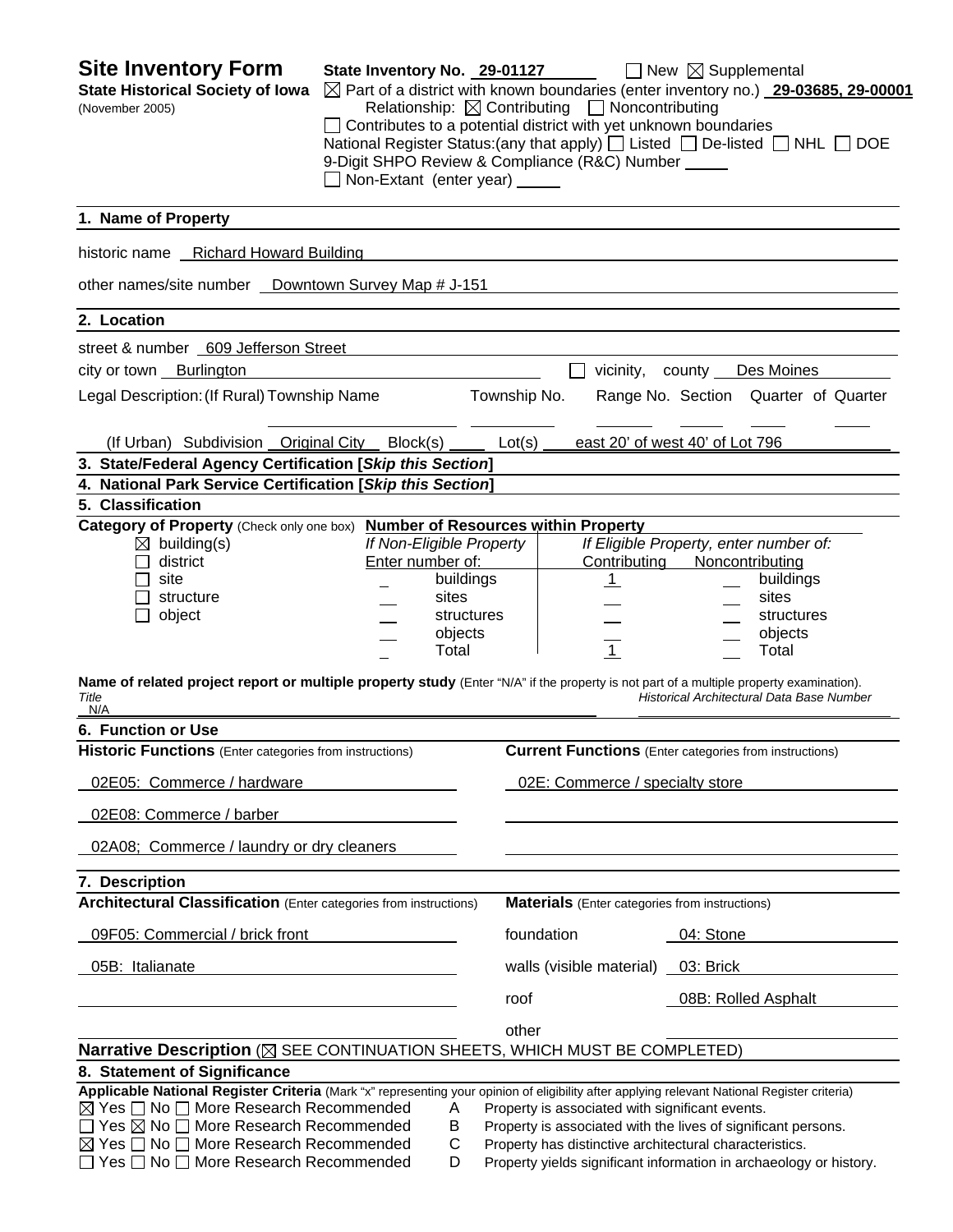| County<br>Des Moines<br>Address 609 Jefferson Street                                                                                                                                                                                                                                                                                                                                                                                                                                                                                                                                                                                                                                                                                                                                                                                                                                                                                                                                                                                                                                                                                                                                                                                                                                                                                                                       | Site Number 29-01127                                                                                                                                                                                                                                                                                                                                                                      |
|----------------------------------------------------------------------------------------------------------------------------------------------------------------------------------------------------------------------------------------------------------------------------------------------------------------------------------------------------------------------------------------------------------------------------------------------------------------------------------------------------------------------------------------------------------------------------------------------------------------------------------------------------------------------------------------------------------------------------------------------------------------------------------------------------------------------------------------------------------------------------------------------------------------------------------------------------------------------------------------------------------------------------------------------------------------------------------------------------------------------------------------------------------------------------------------------------------------------------------------------------------------------------------------------------------------------------------------------------------------------------|-------------------------------------------------------------------------------------------------------------------------------------------------------------------------------------------------------------------------------------------------------------------------------------------------------------------------------------------------------------------------------------------|
| City<br><b>Burlington</b>                                                                                                                                                                                                                                                                                                                                                                                                                                                                                                                                                                                                                                                                                                                                                                                                                                                                                                                                                                                                                                                                                                                                                                                                                                                                                                                                                  | District Number 29-03685                                                                                                                                                                                                                                                                                                                                                                  |
| <b>Criteria Considerations</b><br>$\Box$ A Owned by a religious institution or used<br>for religious purposes.<br>B Removed from its original location.<br>C A birthplace or grave.<br>D A cemetery                                                                                                                                                                                                                                                                                                                                                                                                                                                                                                                                                                                                                                                                                                                                                                                                                                                                                                                                                                                                                                                                                                                                                                        | $\Box$ E A reconstructed building, object, or structure.<br>F A commemorative property.<br>□ G Less than 50 years of age or achieved significance within the past<br>50 years.                                                                                                                                                                                                            |
| Areas of Significance (Enter categories from instructions)                                                                                                                                                                                                                                                                                                                                                                                                                                                                                                                                                                                                                                                                                                                                                                                                                                                                                                                                                                                                                                                                                                                                                                                                                                                                                                                 | <b>Significant Dates</b>                                                                                                                                                                                                                                                                                                                                                                  |
| 05: Commerce                                                                                                                                                                                                                                                                                                                                                                                                                                                                                                                                                                                                                                                                                                                                                                                                                                                                                                                                                                                                                                                                                                                                                                                                                                                                                                                                                               | Construction date<br>1875<br>□ check if circa or estimated date                                                                                                                                                                                                                                                                                                                           |
| 02: Architecture                                                                                                                                                                                                                                                                                                                                                                                                                                                                                                                                                                                                                                                                                                                                                                                                                                                                                                                                                                                                                                                                                                                                                                                                                                                                                                                                                           | Other dates, including renovation                                                                                                                                                                                                                                                                                                                                                         |
| <b>Significant Person</b><br>(Complete if National Register Criterion B is marked above)                                                                                                                                                                                                                                                                                                                                                                                                                                                                                                                                                                                                                                                                                                                                                                                                                                                                                                                                                                                                                                                                                                                                                                                                                                                                                   | <b>Architect/Builder</b><br>Architect                                                                                                                                                                                                                                                                                                                                                     |
|                                                                                                                                                                                                                                                                                                                                                                                                                                                                                                                                                                                                                                                                                                                                                                                                                                                                                                                                                                                                                                                                                                                                                                                                                                                                                                                                                                            | <b>Builder</b>                                                                                                                                                                                                                                                                                                                                                                            |
| Narrative Statement of Significance ( $\boxtimes$ SEE CONTINUATION SHEETS, WHICH MUST BE COMPLETED)<br>9. Major Bibliographical References                                                                                                                                                                                                                                                                                                                                                                                                                                                                                                                                                                                                                                                                                                                                                                                                                                                                                                                                                                                                                                                                                                                                                                                                                                 |                                                                                                                                                                                                                                                                                                                                                                                           |
| Bibliography $\boxtimes$ See continuation sheet for citations of the books, articles, and other sources used in preparing this form                                                                                                                                                                                                                                                                                                                                                                                                                                                                                                                                                                                                                                                                                                                                                                                                                                                                                                                                                                                                                                                                                                                                                                                                                                        |                                                                                                                                                                                                                                                                                                                                                                                           |
| 10. Geographic Data                                                                                                                                                                                                                                                                                                                                                                                                                                                                                                                                                                                                                                                                                                                                                                                                                                                                                                                                                                                                                                                                                                                                                                                                                                                                                                                                                        |                                                                                                                                                                                                                                                                                                                                                                                           |
| <b>UTM References (OPTIONAL)</b><br>Zone<br>Easting                                                                                                                                                                                                                                                                                                                                                                                                                                                                                                                                                                                                                                                                                                                                                                                                                                                                                                                                                                                                                                                                                                                                                                                                                                                                                                                        |                                                                                                                                                                                                                                                                                                                                                                                           |
| Northing<br>1                                                                                                                                                                                                                                                                                                                                                                                                                                                                                                                                                                                                                                                                                                                                                                                                                                                                                                                                                                                                                                                                                                                                                                                                                                                                                                                                                              | Northing<br>Zone<br>Easting<br>2                                                                                                                                                                                                                                                                                                                                                          |
| 3                                                                                                                                                                                                                                                                                                                                                                                                                                                                                                                                                                                                                                                                                                                                                                                                                                                                                                                                                                                                                                                                                                                                                                                                                                                                                                                                                                          | 4                                                                                                                                                                                                                                                                                                                                                                                         |
| See continuation sheet for additional UTM references or comments                                                                                                                                                                                                                                                                                                                                                                                                                                                                                                                                                                                                                                                                                                                                                                                                                                                                                                                                                                                                                                                                                                                                                                                                                                                                                                           |                                                                                                                                                                                                                                                                                                                                                                                           |
| 11. Form Prepared By                                                                                                                                                                                                                                                                                                                                                                                                                                                                                                                                                                                                                                                                                                                                                                                                                                                                                                                                                                                                                                                                                                                                                                                                                                                                                                                                                       |                                                                                                                                                                                                                                                                                                                                                                                           |
|                                                                                                                                                                                                                                                                                                                                                                                                                                                                                                                                                                                                                                                                                                                                                                                                                                                                                                                                                                                                                                                                                                                                                                                                                                                                                                                                                                            |                                                                                                                                                                                                                                                                                                                                                                                           |
| name/title Rebecca L. McCarley, consultant, Davenport                                                                                                                                                                                                                                                                                                                                                                                                                                                                                                                                                                                                                                                                                                                                                                                                                                                                                                                                                                                                                                                                                                                                                                                                                                                                                                                      | research by Judy Stevens and Barb Mackey                                                                                                                                                                                                                                                                                                                                                  |
| organization Burlington Historic Preservation Commission                                                                                                                                                                                                                                                                                                                                                                                                                                                                                                                                                                                                                                                                                                                                                                                                                                                                                                                                                                                                                                                                                                                                                                                                                                                                                                                   | date January 31, 2014                                                                                                                                                                                                                                                                                                                                                                     |
| street & number<br>City Hall, 400 Washington Street                                                                                                                                                                                                                                                                                                                                                                                                                                                                                                                                                                                                                                                                                                                                                                                                                                                                                                                                                                                                                                                                                                                                                                                                                                                                                                                        | telephone 319-753-8158                                                                                                                                                                                                                                                                                                                                                                    |
| <b>Burlington</b><br>city or town                                                                                                                                                                                                                                                                                                                                                                                                                                                                                                                                                                                                                                                                                                                                                                                                                                                                                                                                                                                                                                                                                                                                                                                                                                                                                                                                          | zip code 52601<br>state lowa                                                                                                                                                                                                                                                                                                                                                              |
| ADDITIONAL DOCUMENTATION (Submit the following items with the completed form)                                                                                                                                                                                                                                                                                                                                                                                                                                                                                                                                                                                                                                                                                                                                                                                                                                                                                                                                                                                                                                                                                                                                                                                                                                                                                              |                                                                                                                                                                                                                                                                                                                                                                                           |
| <b>FOR ALL PROPERTIES</b><br>Map: showing the property's location in a town/city or township.<br>1.<br>Site plan: showing position of buildings and structures on the site in relation to public road(s).<br>2.<br>3.<br>needs to be provided below on this particular inventory site:<br>Roll/slide sheet #<br>Roll/slide sheet #<br>Roll/slide sheet #<br>See continuation sheet or attached photo & slide catalog sheet for list of photo roll or slide entries.<br>$\boxtimes$ Photos/illustrations without negatives are also in this site inventory file.<br>FOR CERTAIN KINDS OF PROPERTIES, INCLUDE THE FOLLOWING AS WELL<br>Farmstead & District: (List of structures and buildings, known or estimated year built, and contributing or noncontributing status)<br>1.<br>2.<br><b>Barn:</b><br>A sketch of the frame/truss configuration in the form of drawing a typical middle bent of the barn.<br>a.<br>A photograph of the loft showing the frame configuration along one side.<br>b.<br>A sketch floor plan of the interior space arrangements along with the barn's exterior dimensions in feet.<br>c.<br>State Historic Preservation Office (SHPO) Use Only Below This Line<br>Concur with above survey opinion on National Register eligibility: $\Box$ Yes $\Box$ No<br>This is a locally designated property or part of a locally designated district. | Photographs: representative black and white photos. If the photos are taken as part of a survey for which the Society is to be<br>curator of the negatives or color slides, a photo/catalog sheet needs to be included with the negatives/slides and the following<br>Frame/slot #<br>Date Taken<br>Frame/slot #<br>Date Taken<br>Frame/slot #<br>Date Taken<br>More Research Recommended |
| Comments:                                                                                                                                                                                                                                                                                                                                                                                                                                                                                                                                                                                                                                                                                                                                                                                                                                                                                                                                                                                                                                                                                                                                                                                                                                                                                                                                                                  |                                                                                                                                                                                                                                                                                                                                                                                           |
| Evaluated by (name/title):                                                                                                                                                                                                                                                                                                                                                                                                                                                                                                                                                                                                                                                                                                                                                                                                                                                                                                                                                                                                                                                                                                                                                                                                                                                                                                                                                 | Date:                                                                                                                                                                                                                                                                                                                                                                                     |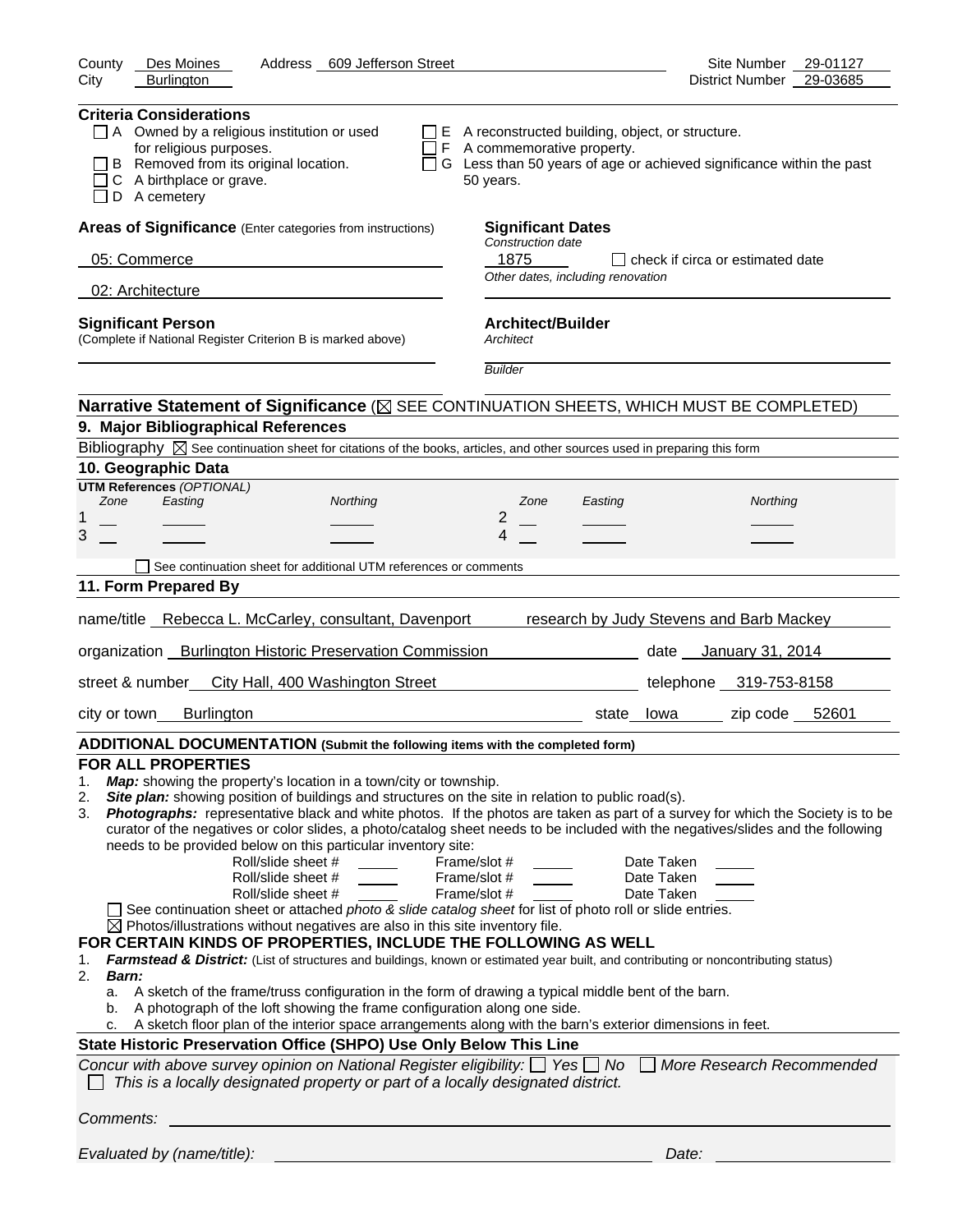| <b>Richard Howard Building</b> | Des Moines |
|--------------------------------|------------|
| Name of Property               | County     |
| 609 Jefferson Street           | Burlington |
| Address                        | City       |

#### **7. Narrative Description**

Page 1

This is a two-story, three bay, brick Italianate building. The building was built in conjunction with the Thomas Hedge Block to the east (603-605-607), though under separate ownership at construction and through the decades since then. The storefront has been remodeled, with a recessed single-door entry at the right/west and large display windows. Panels are found in the transom windows and bulkhead across the storefront. The second story has three two-over-two-light double-hung windows with segmental arch brick lintels and stone keystones. They have a continuous stone sill. The frieze/cornice has brickwork that continues from the building to the east constructed at the same time. A row of brick dentils extends across the frieze with triangular brick "brackets" along the cornice line.

#### **8. Narrative Statement of Significance**

The Richard Howard Building appears to contribute historically and architecturally to the potential Downtown Commercial Historic District (#29-03685). The building was constructed in 1875 by Richard Howard, filling in the remainder of this half block of Jefferson Street. A variety of businesses operated here through the 19<sup>th</sup> and 20<sup>th</sup> centuries, contributing to the historic significance of the downtown district. The Italianate architecture of the building remains readily conveyed, contributing to the first period of architectural significance for the historic district. The building is currently listed as contributing in the West Jefferson Street Historic District (1991, #29-00001).

The east 20 feet of the west 40 feet of Lot 796 was originally bought by Richard Howard. The buildings from 603 to 609 Jefferson were built at the same time in 1875, with Thomas Hedge building the three from 603 to 607. They were referred to as the Hedge-Howard Block upon completion. The construction completely filled the vacant middle part of this half block from Ost's corner building to Beck's building (*Hawk-Eye,* May 11, 1875, 8; *Hawkeye*, October 5, 1875, 8). Richard Howard (1813 – 1904) was a carpenter and building contractor, and he may have built all of the buildings. In 1876, W.H. Burge & Co advertised their second-hand store here, buying and selling all kinds of household goods. By 1882, John P. Miller ran a stoves and tinware store here. On March 8, 1884, R. Howard & wife sold 609 Jefferson St. to Kaufer & Weber. The 1886 Sanborn map continues to show a stoves and tinware shop here, with Ebert & Hafner listed as running it in the 1890 and 1892 city directories. On March 11, 1891, John Kaufer and wife sold their interest in 609 Jefferson Street to Henry Weber. On October 19, 1892, Henry Weber and wife sold the building to Wm. Gillie.

In the 1896 city directory, W.M. & H.F. Hagemeier, brothers, were barbers at 609 Jefferson St., and John A. Hiltz was selling cigars from the same location. The 1900 Sanborn map shows a cigar factory on the second story. According to the 1902 city directory, Hagemeier Bros. barbers were still at 609 Jefferson. Only William Hagemeier, barber, was the listed here in the 1907 directory, and he continued to operate a barber shop here through 1924. In 1912, Bert Barr, a clerk at Wm. Ihrer's grocery at 601 Jefferson, lived at 609 ½ Jefferson Street with his wife Mary. George Wales was then listed in the second story apartment in 1916. On October 30, 1922, Elizabeth Gillies et al sold 609 Jefferson St. to H.S. Rand. On October 1, 1923, H. S. Rand & wife sold the building to A.J. Meyer, trustee. On July 29, 1926, Clara Meyer, a widow, sold the building to C.H., M.A. & J.W. Walsh. Per the 1926 city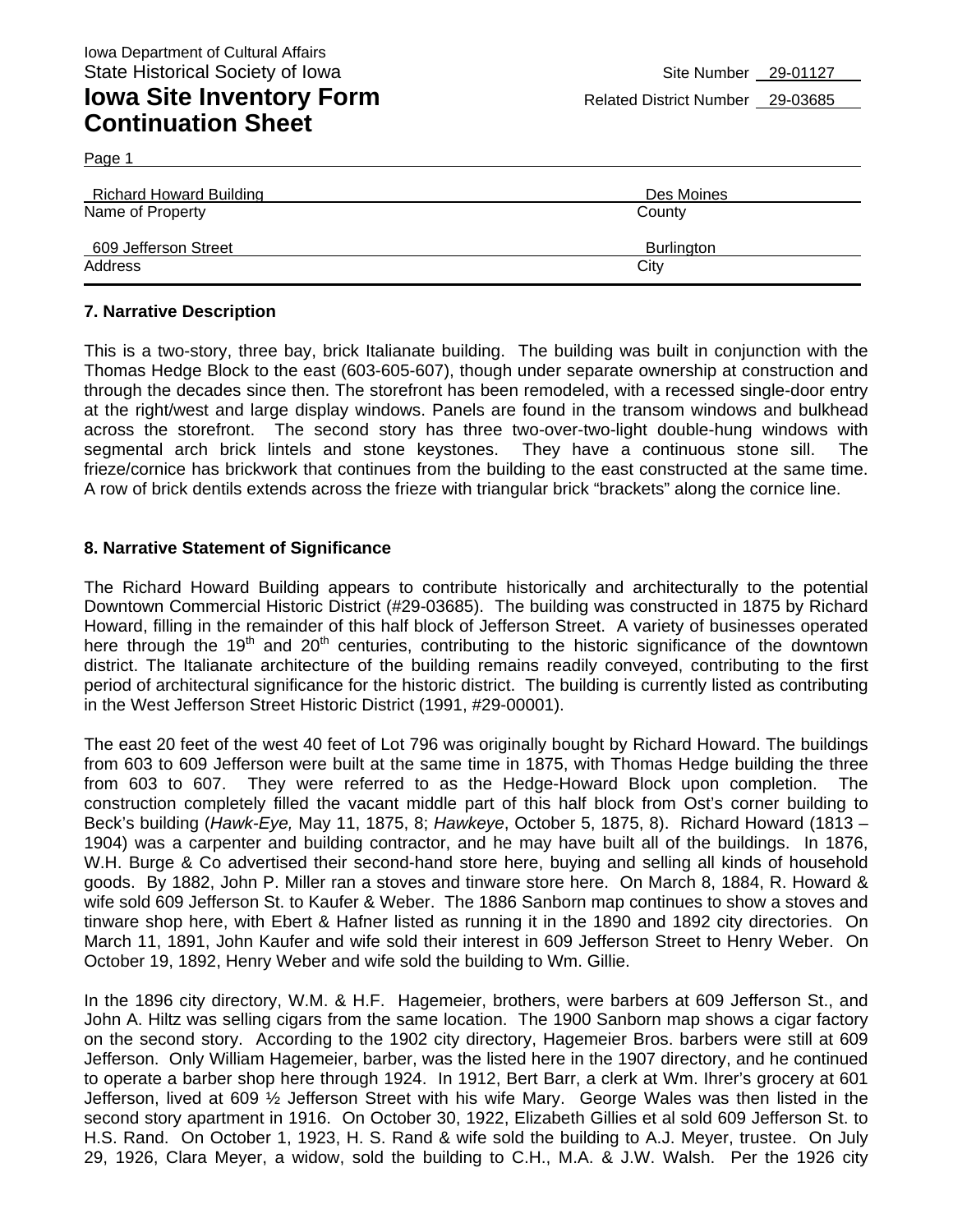Page 2

| Richard Howard Building | Des Moines        |
|-------------------------|-------------------|
| Name of Property        | County            |
| 609 Jefferson Street    | <b>Burlington</b> |
| Address                 | City              |

directory, the first story store was vacant while Mrs. Ethel O'Dale lived upstairs. On December 24, 1931, Mark A. Walsh transferred his 1/3 interest in 609 Jefferson Street to his wife, Marjorie.

In 1928, Miller & Lundgren operated a cleaning and pressing shop at 609 Jefferson St. Guy E. McIntyre was a veterinarian at 609 ½ and was equipped to treat pet animals. The 1930 city directory lists H.O. Lundgren and J.E. Waugh as operating "Lundgren & Co.", a cleaner and dyer business here, while the upstairs was vacant. Nine cleaners and dyers were in business in Burlington at this time. Miller Cleaners are then listed here from the 1933 to 1945 city directories, operated by Louis Miller. The upstairs at 609 ½ Jefferson was listed as the poultry, cream station, and produce store of Harley Horn from 1937 through 1943. From 1947 to 1958, Miller Cleaners, cleaner and dyers, was operated by Roy Miller, and the upstairs was vacant. In 1951, thirteen cleaners and dyers are listed in the Burlington city directory.

According to the 1960 city directory, Whyles Pastry Shop was at 609 Jefferson and 609 ½ is not mentioned. On July 27, 1961, the title was changed with the 1/3 interest of Catherine M. Walsh estate transferring to C. H. Walsh et al, trustees. From 1963 to 1965, 609 Jefferson St. was listed as vacant. Directories from 1968 through 1978 list Pet Land, a pet shop, operated by Mrs. Luella Thomas at 609 Jefferson, with no listing for 609 ½. The building was then vacant from 1980 to 1990. The Walsh family continues to own the property. Kyle Bezer operated Midwest Antiques & Variety Stores here in 2013.

#### **9. Major Bibliographical References**

Brower, Steven. *West Jefferson Street Historic District.* National Register of Historic Places nomination form. On file at State Historic Preservation Office, Des Moines, IA. Listed on April 9, 1991.

City Directories, Burlington, Iowa, various dates. On microfiche at the Burlington Public Library

Deed records, per transfer books at Des Moines County Auditor's Office.

Downtown Partners, Inc., a Division of the Greater Burlington Partnership, Burlington, Iowa. Collection of scanned historic photographs of downtown Burlington.

Newspapers, various titles and editions. Particular special editions utilized: *Burlington Evening Gazette,* March 24, 1906 *Daily Hawk-Eye Gazette,* September 2, 1938 *Burlington Hawk-Eye Gazette,* August 4, 1942 *Burlington Hawk-Eye,* July 10, 1962 *Burlington Hawk-Eye,* July 4, 1976

Sanborn Map Company. "Burlington, Iowa," Fire Insurance Maps. New York: Sanborn Map Company, 1886, 1892, 1900, 1931, 1952.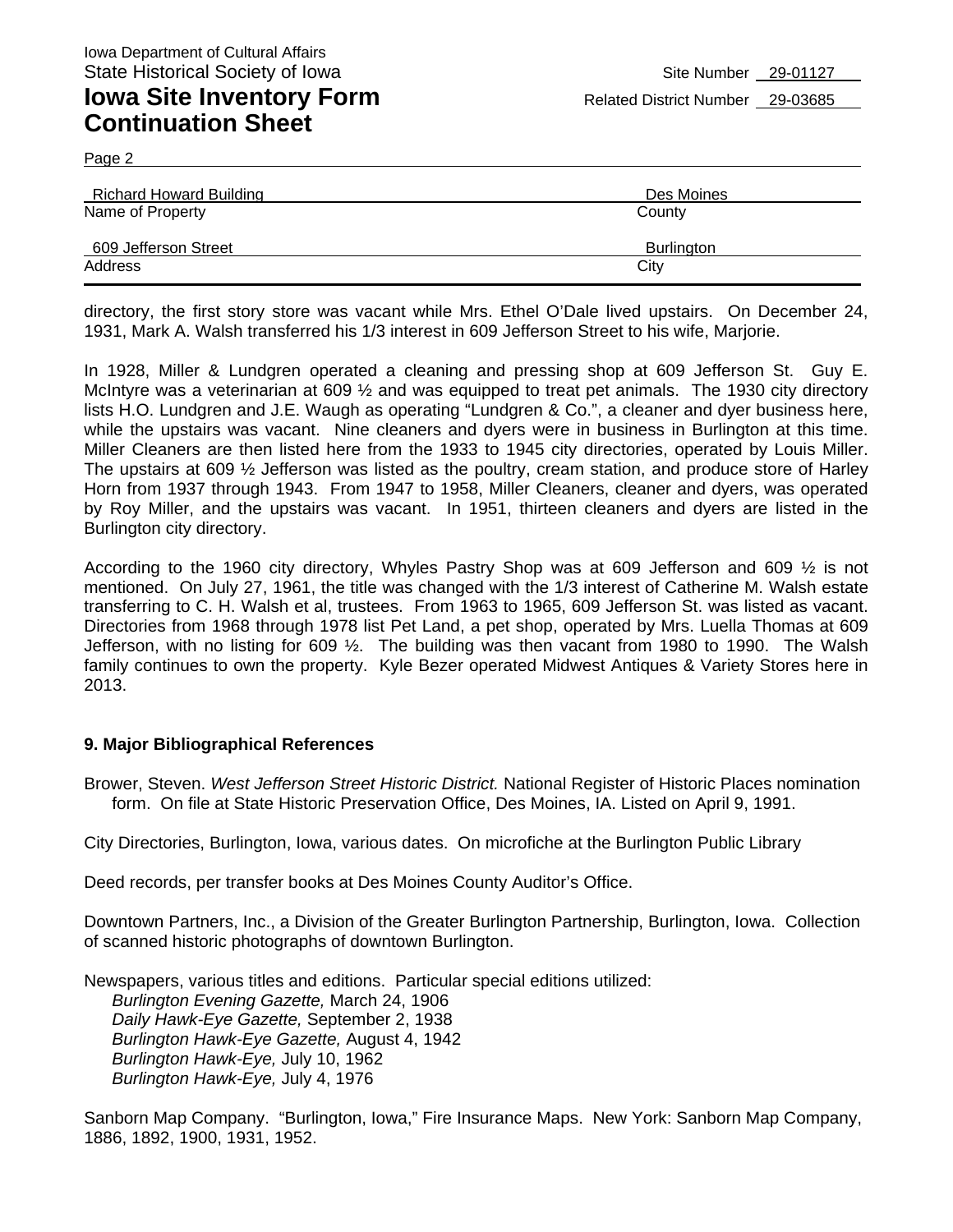Page 3

| <b>Richard Howard Building</b> | Des Moines |
|--------------------------------|------------|
| Name of Property               | County     |
| 609 Jefferson Street           | Burlington |
| Address                        | City       |

Smith, Claudia, and Marie Landon. 1976 survey of sites in Burlington. Iowa Site Inventory forms prepared on file at State Historic Preservation Office, Des Moines, IA.

Vertical files. Files on business/industry as well as individual businesses. Burlington Public Library, Burlington, Iowa.

#### **Location map**



*Base aerial photography by Aerial Services Inc for Des Moines County GIS Commission, March 2010.*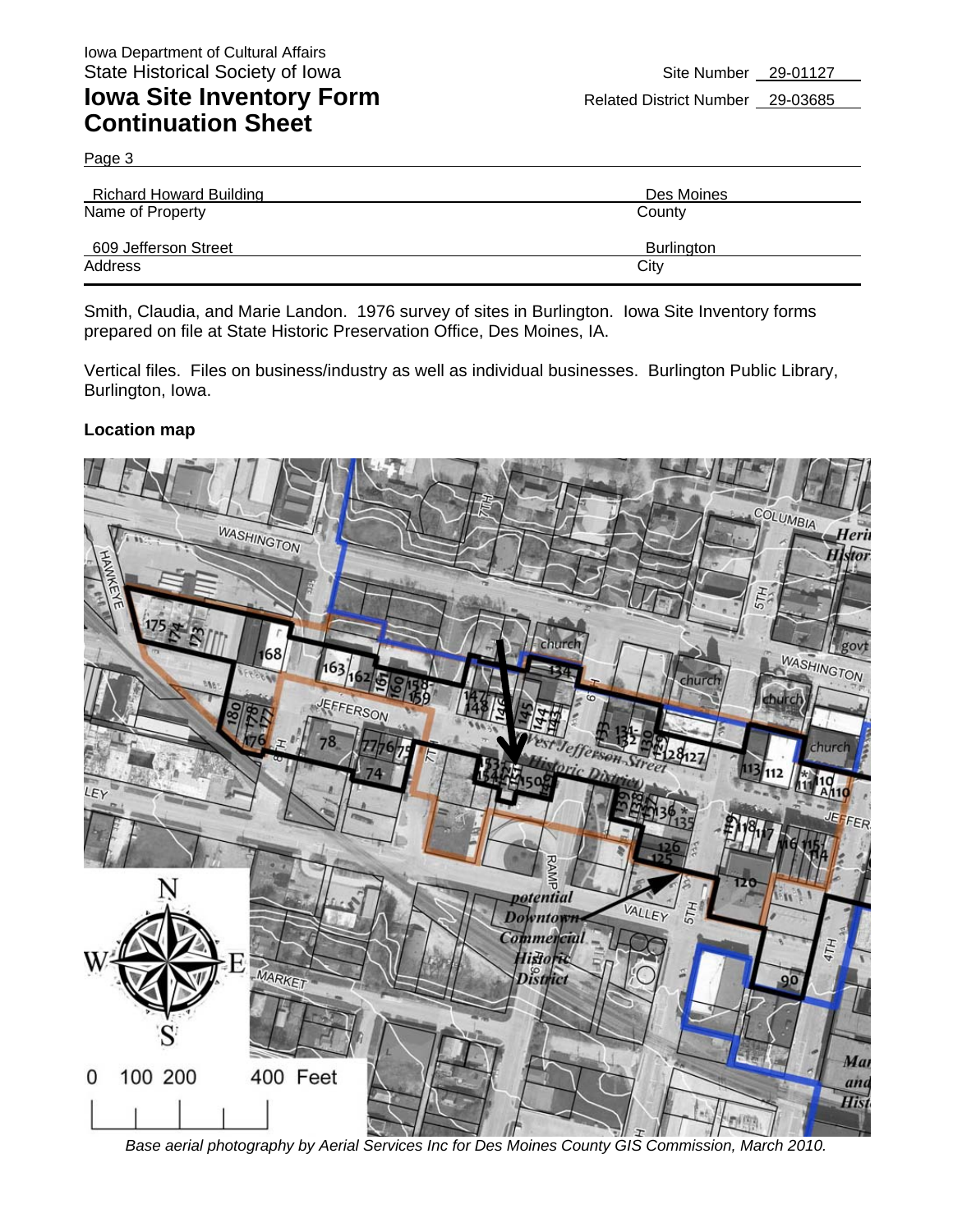Page 4

## **Iowa Site Inventory Form** Related District Number 29-03685 **Continuation Sheet**

| <b>Richard Howard Building</b> | Des Moines |
|--------------------------------|------------|
| Name of Property               | County     |
| 609 Jefferson Street           | Burlington |
| Address                        | City       |

#### **Building plan (from assessor's website)**

|    | $24'$ HI $^{20}$ |
|----|------------------|
|    | BLDG1<br>[1220]  |
| 61 |                  |
|    |                  |
|    |                  |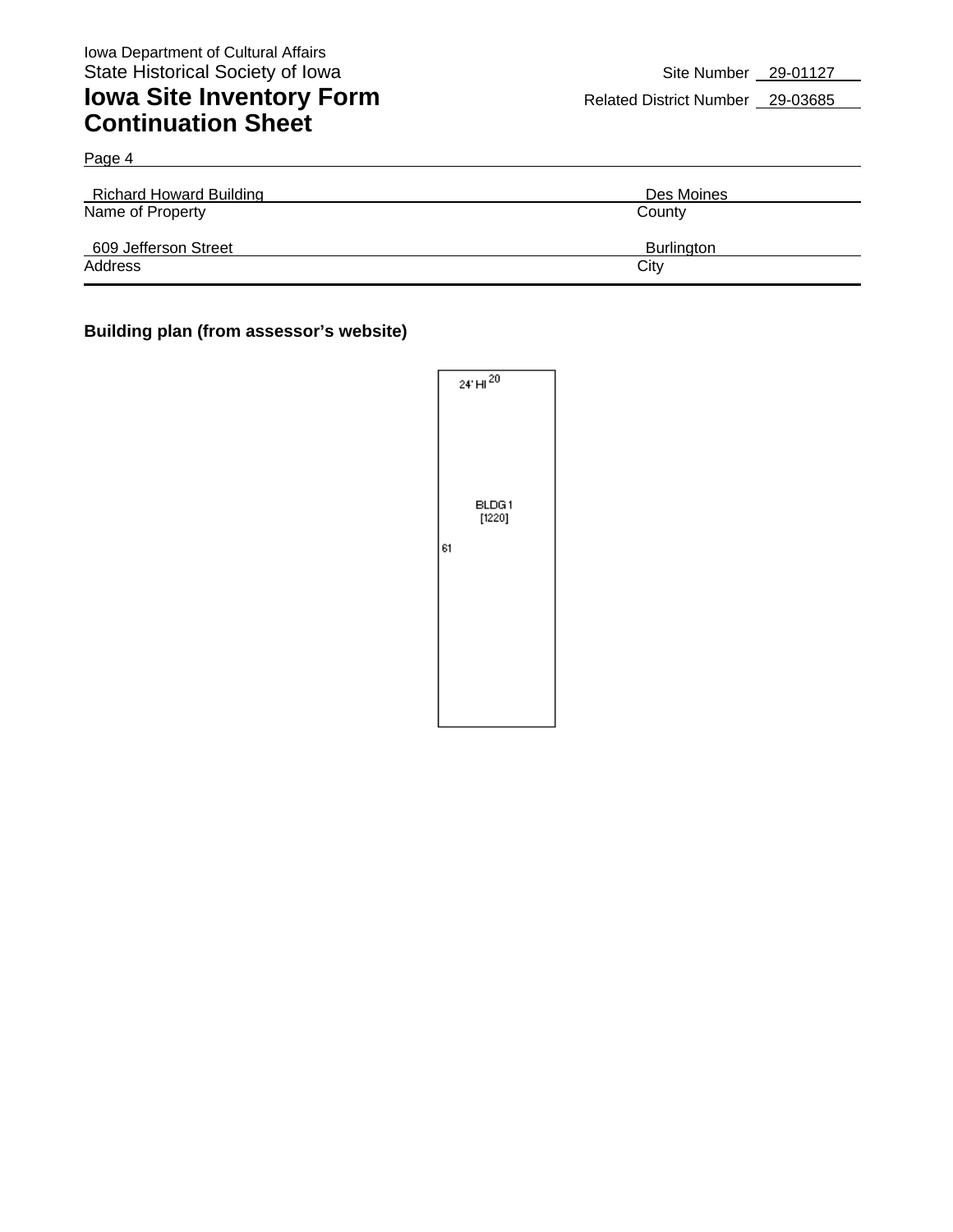Page 5

| <b>Richard Howard Building</b> | Des Moines |
|--------------------------------|------------|
| Name of Property               | County     |
| 609 Jefferson Street           | Burlington |
| Address                        | City       |

### **Historic images**



**South side of 500 block of Jefferson in 1977 (Downtown Partners)**